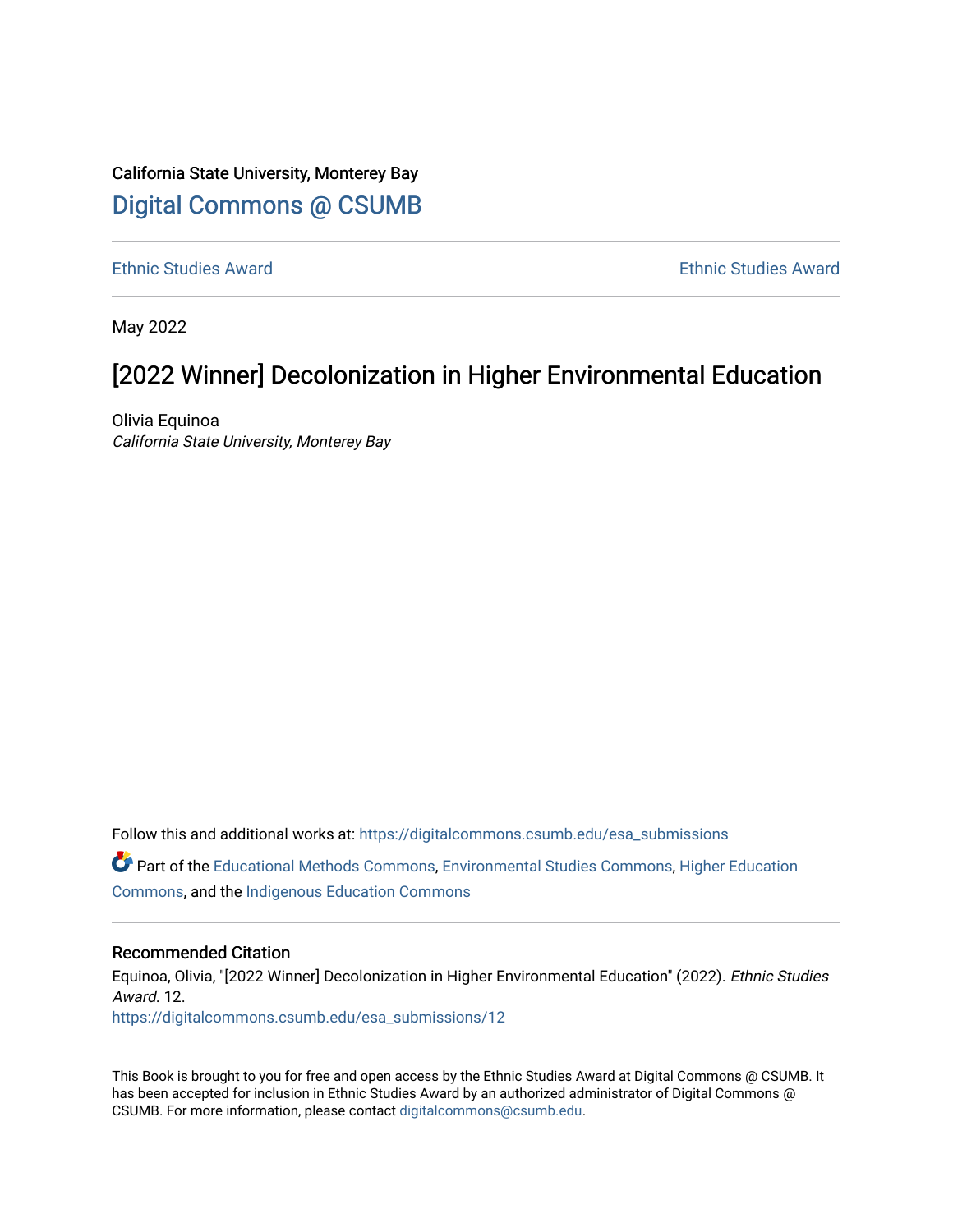# Critical Stance **Decolonization in Higher Environmental Education**

Olivia Equinoa

December 13, 2021 | Revised April 2021 California State University, Monterey Bay Environmental Studies (ENSTU) | College of Science

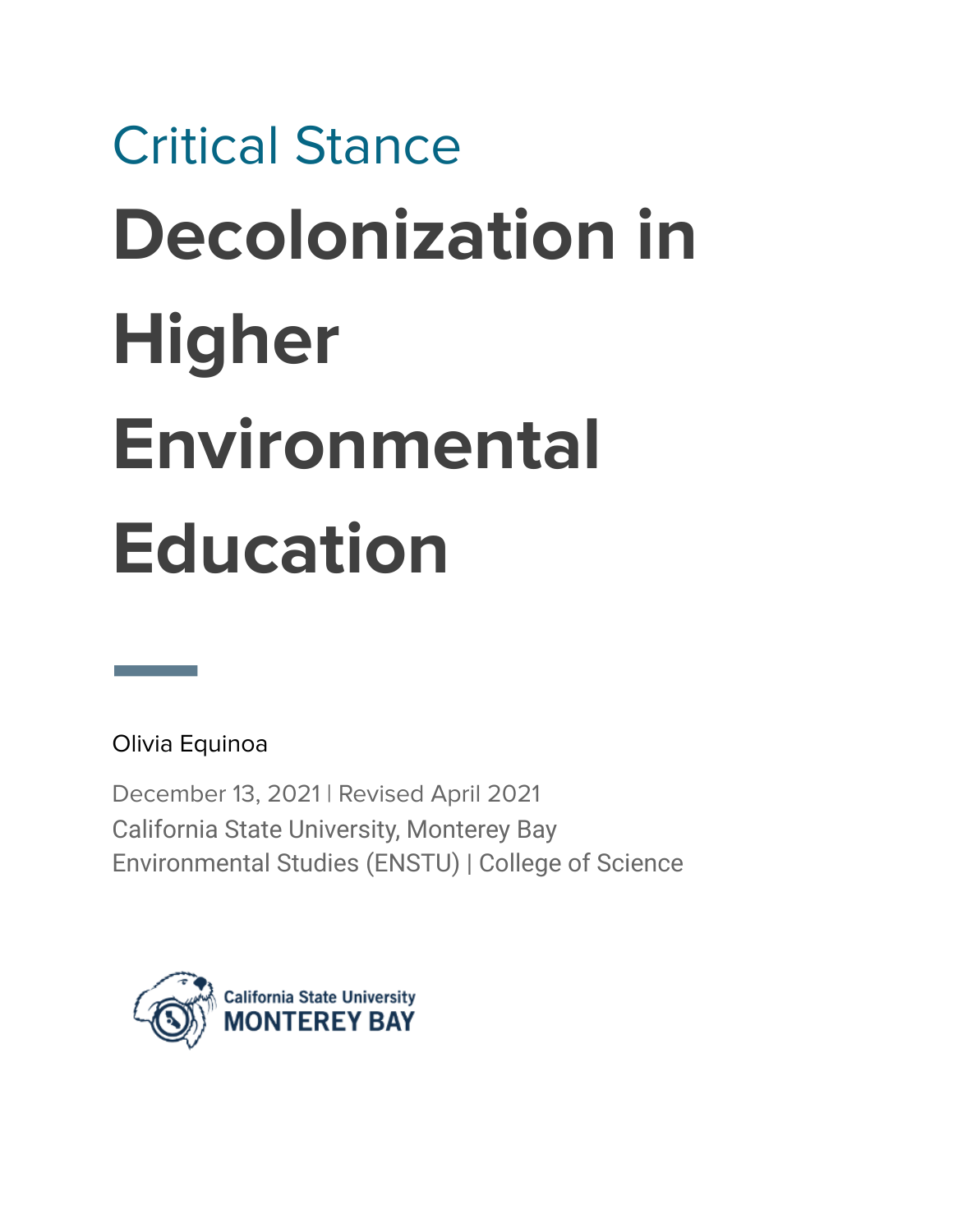# Introduction

**Contract Contract Contract** 

Decolonization is a form of restorative justice that works to return and center Indigenous and historically marginalized groups to narratives that have consistently excluded them. Historically, this element has been lacking in higher environmental education, which narrows down our perspectives on historical events and their significance to environmental thought and practice. The efforts of Indigenous peoples and the Black, Indigenous, and People of Color (BIPOC) community have shaped decolonization as the practice we know of today. By incorporating decolonized thinking into upper environmental education, we can deepen and enrich our holistic understanding of the environment. Additionally, in university-level environmental education, students are seeking knowledge and education to not only better understand and comprehend environmental issues, but to also share that knowledge with others. Therefore, it is crucial that environmental education be taught from an intersectional point of view.

Critiques surrounding this topic address resistance to implementing decolonization as a practice, as well as the intentions of the implementers. Contemporary critiques of decolonization emphasize the necessity of it as a practice, but also highlight the importance of using this practice as a mode of elevating marginalized perspectives. Indigenous peoples have been stewards of this land since the beginning. They have a deep understanding of the environment, making their methods, knowledge, and technologies indispensable to environmental education.

Decolonization is not only a necessary theory and practice in upper environmental education that should be implemented in individual teaching practices and academic systems as a whole, but should also be done with substance. If not implemented properly, or at all, these upper-level institutions risk misinforming students, excluding and erasing marginalized voices, and ultimately hindering progress towards improving the state of the environment.

## Overview of the Field's Evolution

The need for decolonization stems from colonialism and the White, Western perspectives that have dominated environmentalism and environmental education throughout history. In 1868, John Muir deemed Yosemite Native peoples "unfit" to the "wilderness aesthetic" when establishing national parks (Wellock, 2007). John Muir and Theodore Roosevelt, two White men, were key determinants in defining the difference between wilderness and civilization. When establishing Yosemite National Park, Muir defined wilderness as the absence of human occupation, and labeled the Yosemite Natives as "intruders" to the land, leading to the brutal murder, removal, and exclusion of them from the area (Wellock, 2007). Despite the Yosemite Natives being the first peoples and caregivers of that land, they were excluded from their own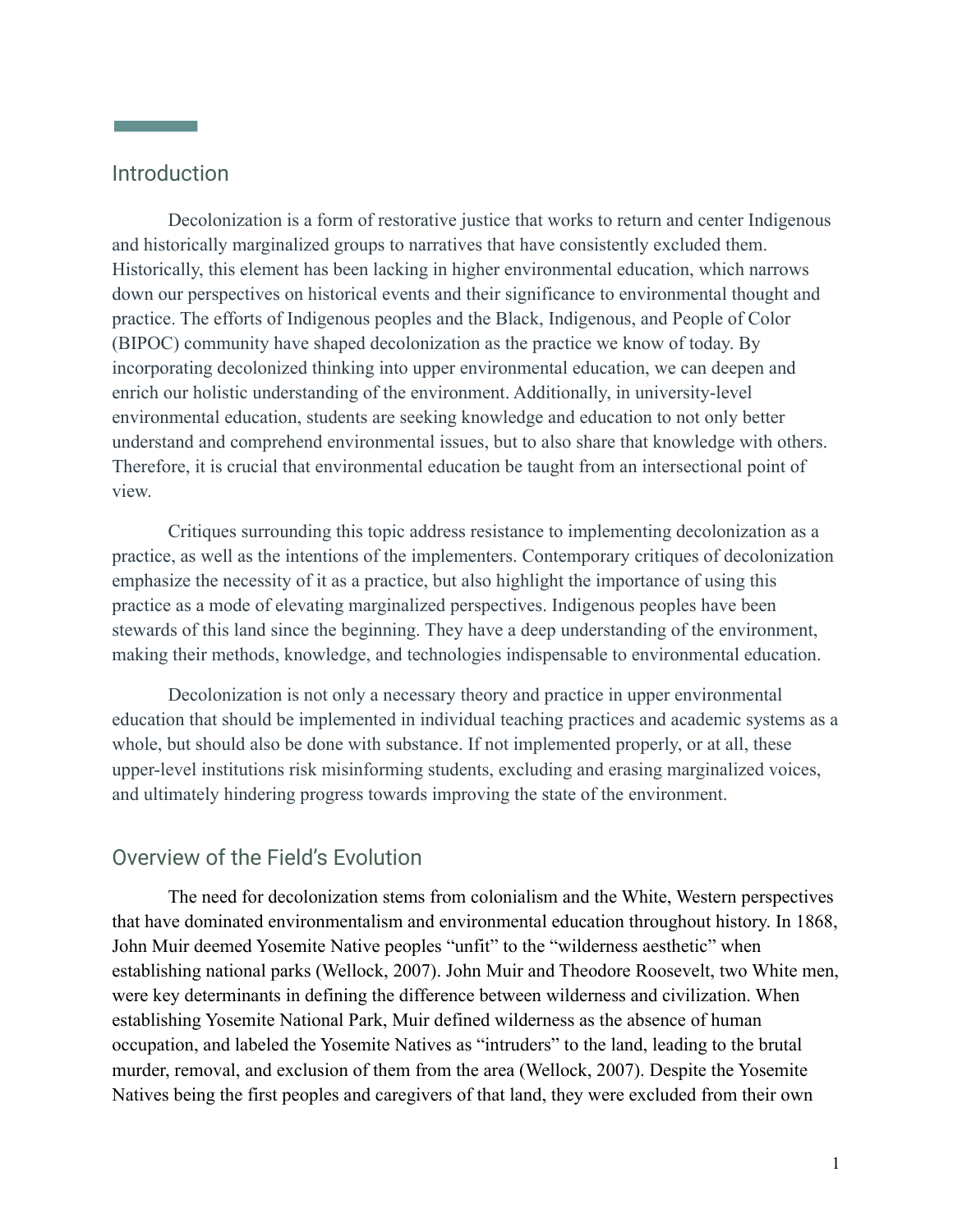narrative and history. When Yosemite's history is told through the westward lens, which focuses solely on Muir and Roosevelt's perspectives, Indigenous history is erased in the process. Today, this history remains majorly untold, and is often absent from the teachings in both national park history and environmental education classes. This event is a prime example of colonization in the name of 'preserving the environment,' and highlights why incorporating a decolonized narrative of Yosemite's establishment and environmental history as a whole is so important.

Over a century later, in 1991, the First National People of Color Environmental Leadership Summit occurred. This four-day summit allowed a space for marginalized voices to define the environment on their own terms. The Summit did not permit White people to attend, allowing for People of Color (POC) to have a truly safe space to have environmental discussions from their own perspectives for the first time (Wellock, 2007). This Summit demonstrates the practice of deconstructing the dominant white ideologies, definitions, and standards present in and related to environmentalism. It also exhibits the initiative to challenge the oppressive structures that have negatively influenced environmental work and teaching. Though this Summit was not limited to higher education, it is an early example of the creation of environmental safe spaces, and was an extremely significant event that demonstrated how challenging dominant, oppressive ideologies is indispensable to environmentalism. The First National People of Color Environmental Leadership Summit reflected decolonizing procedures that are still used today.

Decolonization as a practice in higher education is recognized by many scholars as taking off in the late 1960s with the push for ethnic studies to be taught in colleges. In 1968, the first ethnic studies classes were established when students of color and working-class students conducted the longest student strikes in United States history (Yep & Mitchell, 2017). Students at University of California, Berkeley and San Francisco State University mobilized for nearly half a year to push for underrepresented groups to be represented in ethnic studies classes. These ethnic studies courses were the foundation of integrating community engagement, service learning, political engagement, and Indigenous knowledge into university curricula (Yep & Mitchell, 2017). The inclusion of these marginalized stories and voices into university-level curricula not only set a precedent for diversity and inclusion in coursework, but also spurred the practice of decolonized thinking in higher education.

# Contemporary Critiques

As decolonization continues to evolve, both the praises and critiques of this practice's implementation continue to shape not only the practice itself, but the contexts and settings in which it is exhibited.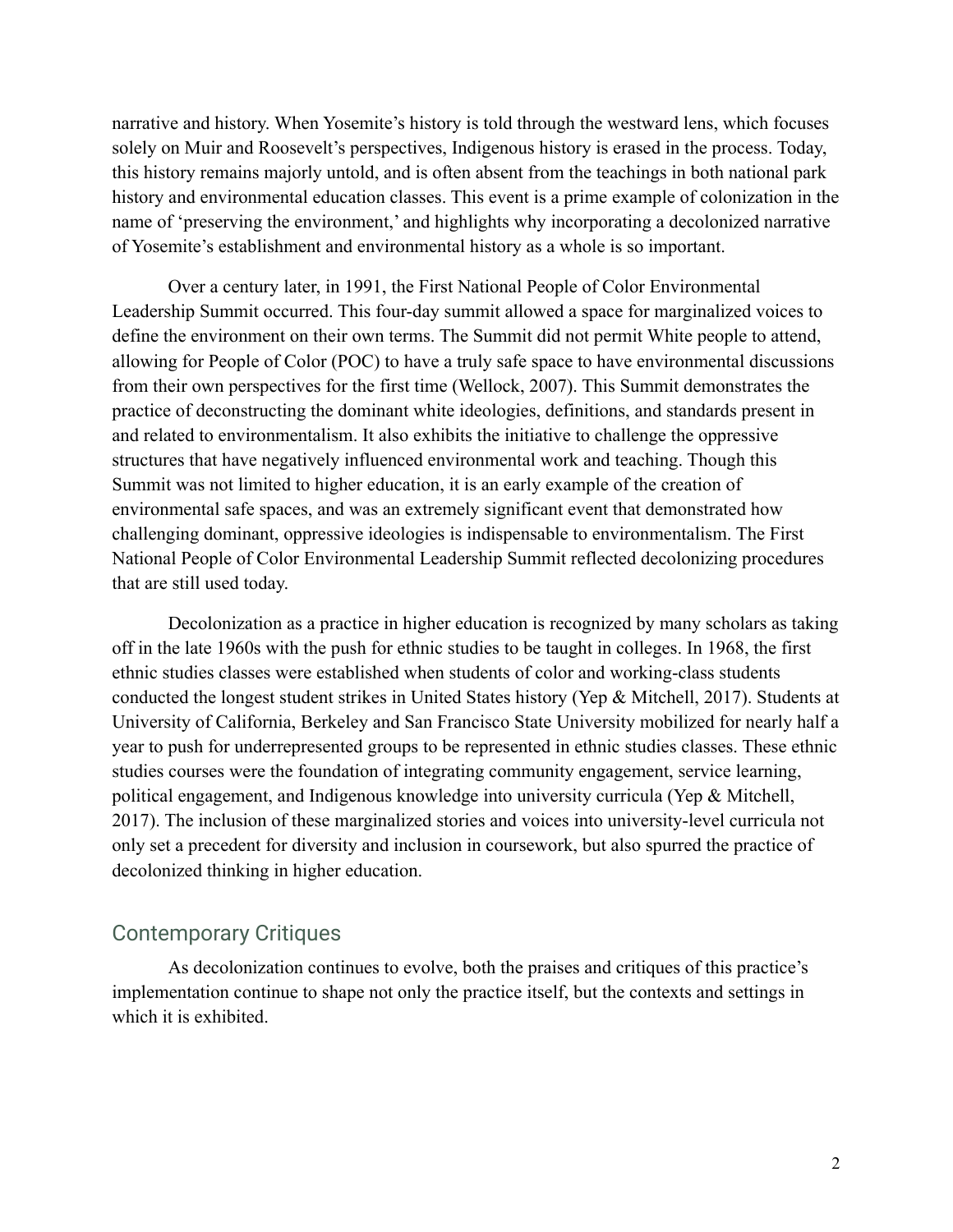#### Contemporary Critique I: Decolonization as a Necessary Practice

Decolonization is necessary because of the strong settler-colonialist histories embedded within the United States and its current systems that still persist today. Although decolonization both as a topic and as a practice are uncomfortable for people who have been historically and contemporarily included in the dominant narratives, it is a necessary practice that must be applied to residing systems in the United States. Decolonization is valuable because it challenges these dominant perspectives, and broadens the narratives and understandings of our current systems, practices, teachings, and viewpoints. The current standards of the systems of the United States as a whole are beginning to shift, but ultimately remain centered around this White, western narrative, which needs to change if we as a society are to make progress towards a more sustainable future.

As companies and independent contractors, such as TigerSwan, continue to oppress Indigenous peoples, decolonization has become more relevant and crucial to implement and practice. TigerSwan is a private military and security contractor, or PMSC, that was hired by the Energy Transfer Partners to gather intel on Indigenous Standing Rock activists and share that information with local police and state military (Grossman, 2019). During the Standing Rock protests in 2016, Indigenous activists and non-Indigenous allies gathered to protest the construction of the Dakota Access Pipeline, which would have been environmentally detrimental to the land that these Indigenous communities hold sacred. The Energy Transfer Partners, who owned the pipeline, hired TigerSwan as an independent PMSC to provide information to local police as a way to stop the protests (Grossman, 2019). These information "tip-offs" directly led to the protestors suffering from police brutality and harassment at Standing Rock. Despite Standing Rock activists continuously reiterating that the protests were non-violent acts of civil disobedience, local police, police forces from dozens of surrounding areas, the National Guard, Border Patrol, and Homeland Security were all called in to "control" activists (Grossman, 2019). This violent response to non-violent Indigenous activism is reflective of the suppression of Indigenous voices, perspectives, ideologies, and rights. As the current systems of the United States continue to contribute to the settler-colonial oppressive structures, decolonization must be practiced.

Much of the resistance to decolonized thinking is attributed to two main viewpoints: the denial that colonialism has restricted our ways of thinking and acting, and the notion that decolonization as a practice is radical, "politically correct," and unnecessary (Atalay, 2008). When we look at decolonization as a duty instead of a radical approach, we begin to make progress towards decolonized thinking on both an individual and systemic level (Atalay, 2008). Steps towards decolonization are often seen as "radical" and "far-fetched," and face resistance from groups that have historically been and continue to be represented in these conversations and systems. However, if we as a country hope to challenge these oppressive structures and systems of the United States, decolonization is a practice that continues to prove essential in doing so.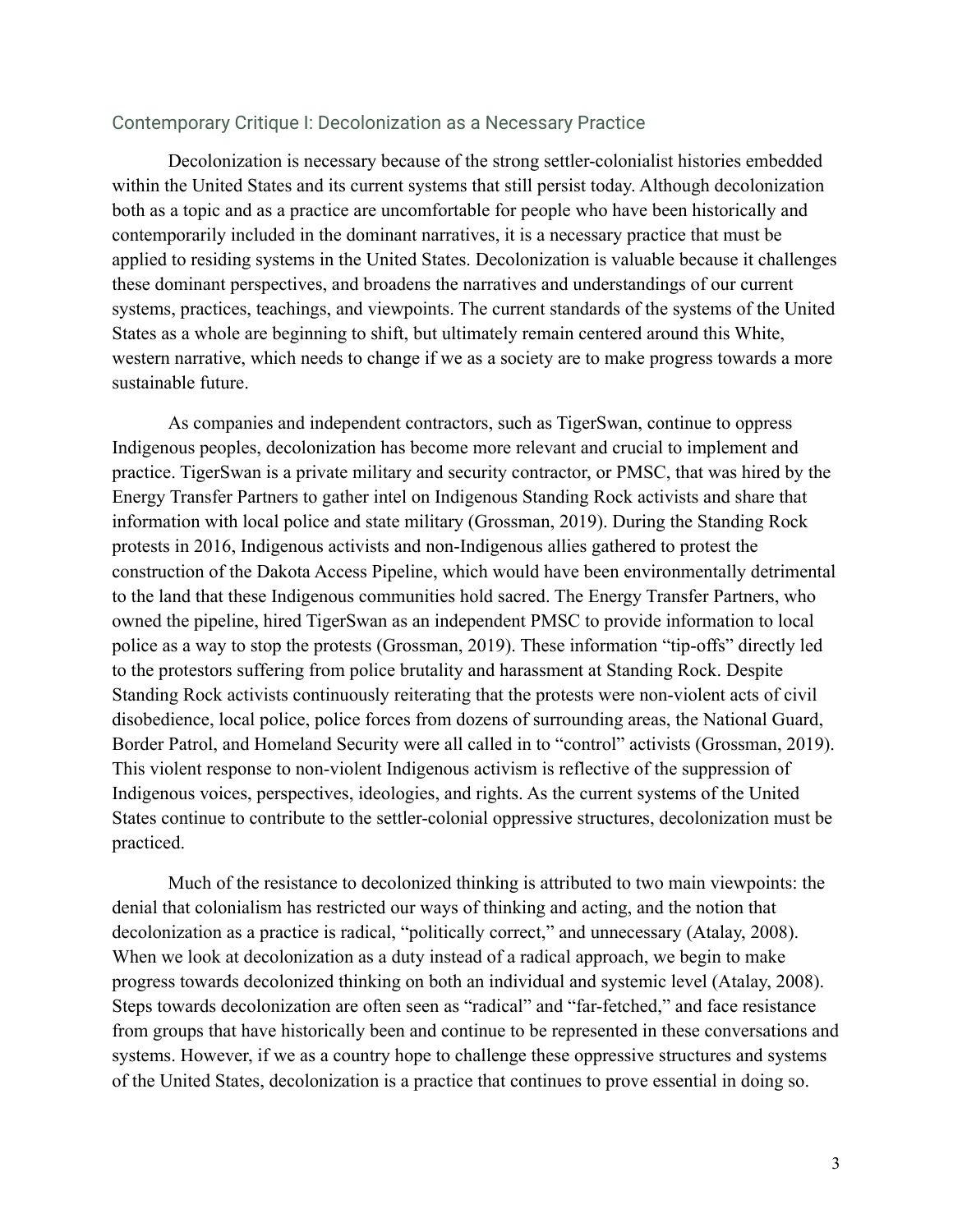#### Contemporary Critique II: Decolonization in Environmentalism & Environmental **Education**

Deconstructing White ideology when teaching and analyzing environmental work is imperative to the fields of environmentalism and environmental education. Understanding what Indigenous peoples' goals are can help to understand what work needs to be done, where, and by whom (Thompson, 2017). It is the role of the settler to go beyond acknowledging the oppression that comes with colonial systems, and to actively work to dismantle them. In addition, settlers must not only acknowledge the role that their ancestors, and that they themselves, have had in the suppression of Indigenous knowledge, but work to mend the relationships with these groups as well (Atalay, 2008).

Colonization has led to a majority of environmental issues. Industrialization and capitalist economic drive stems from settler-colonialism, and is the current standard for modern America (Kouri, 2020). The field of environmental education is training individuals to prepare for remedying the effects of environmental issues, such as climate change. If this educational field continues to teach from this westward lens, there will be direct and indirect consequences.

The exclusion of Indigenous voices, knowledge, and perspectives in particular have hindered the holistic understanding of the environment, and have prevented environmental solutions from coming to fruition. Controlled burns, for example, are an Indigenous cultural practice that help to reduce extreme wildfires, particularly in areas like California that are more susceptible to raging wildfires. However, when this practice was banned, along with numerous other religious and cultural Indigenous rituals, the United States Forest Service worked tirelessly to ensure that fires were suppressed. As a result, the vegetation continued to grow, and became dry and thick over the summer, making it more accommodating for fires to spread. Now, the United States government seeks to partner with tribes to return this practice to California land (Sommer, 2020).

Ron Goode, the tribal chairman of North Fork Mono, states: "They [European colonists] came with their concepts of being afraid of fire…They didn't understand fire in the sense of the tool that it could be to create and what it did to help generate and rejuvenate the land. So they brought in suppression" (Sommer, 2020). Although today the U.S. government is working to integrate this Indigenous knowledge into its approaches to wide-scale wildfire control, the oppression of Indigenous peoples has undeniably altered the workings of the environment, as well as the general public's understanding and perception of environmental knowledge and teachings. This is why having decolonization in environmental education is important. Our abilities to better the environment for future generations are being hindered by our own westward perspectives and teachings. The erasure of Indigenous perspectives and knowledge on the environment and on environmental teachings have caused significant, negative, changes to how environmentalism is approached, taught, and recognized. While Western society views the environment as a commodity or resource to be used, Indigenous knowledge recognizes the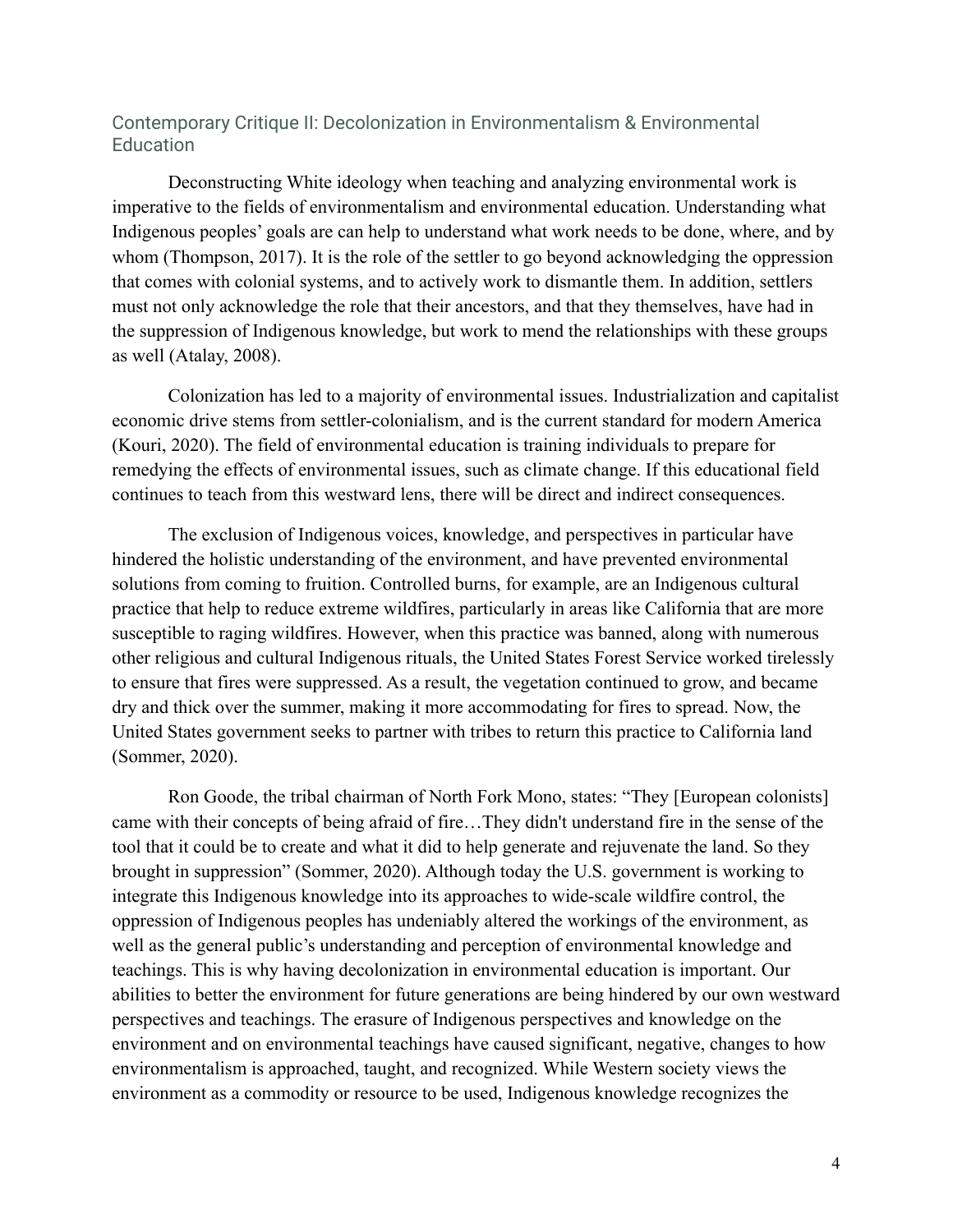importance of reciprocity and connection to the environment. Decolonization is an essential component to restoring and recentering these perspectives, which will shift how environmentalism is taught for the better.

Additionally, if these initiatives are done with a lack of sincerity or dedication, they lose their momentum. Ultimately, the objective should be to center Indigenous perspectives, while also working to rebuild the trust of Indigenous communities that has been lost and damaged (McLaughlin & Whatman, 2011). This is why educators need to be willing to work through the discomfort towards decolonized environmental education. Integrating Indigenous knowledge and facing the settler-colonialist ideologies in environmental education is uncomfortable, but instrumental in decolonizing environmental education. In order to truly understand the environment and expand our thought and practice regarding the environment, the knowledge, histories, stories, and viewpoints of Indigenous peoples and marginalized communities must be recentered in the field of environmentalism and environmental education.

#### Contemporary Critique III: Decolonization in Universities

Universities must enact this practice of decolonized thinking into the upper educational sphere, including in an environmental education context. Universities are a setting designed to expand one's knowledge and perceptions of different fields, subjects, and areas of study. If university systems continue to operate within a colonized way of thinking, the education that students receive will be narrow and will be missing the key component: first-hand Indigenous knowledge and perspectives, which will lead to perpetuating damaging narratives that harm BIPOC communities. If we do not implement decolonization in upper environmental education, the next generation of environmentalists and environmental educators will not only be perpetuating harm to BIPOC communities, but will also be ill-equipped to combat significant environmental crises.

One practice that has been met with both praise and criticism is the implementation of land acknowledgements in universities. A land acknowledgement is a statement that recognizes which local tribes reside on the land that the university is physically occupying, and often pays homage to those tribes. This practice has received and continues to receive praise for its introduction in college settings, but has recently been criticized for its dormant application (Kouri, 2020).

According to the Duwamish Tribe website, land acknowledgements are "a traditional custom dating back centuries for many Native communities and nations. For non-Indigenous communities, land acknowledgement is a powerful way of showing respect and honoring the Indigenous Peoples of the land on which we work and live"(Duwamish Tribal Services, 2018). Land acknowledgements are meant to be a thank you and an honoring statement to both the land and the Indigenous people of that land (Duwamish Tribal Services, 2018).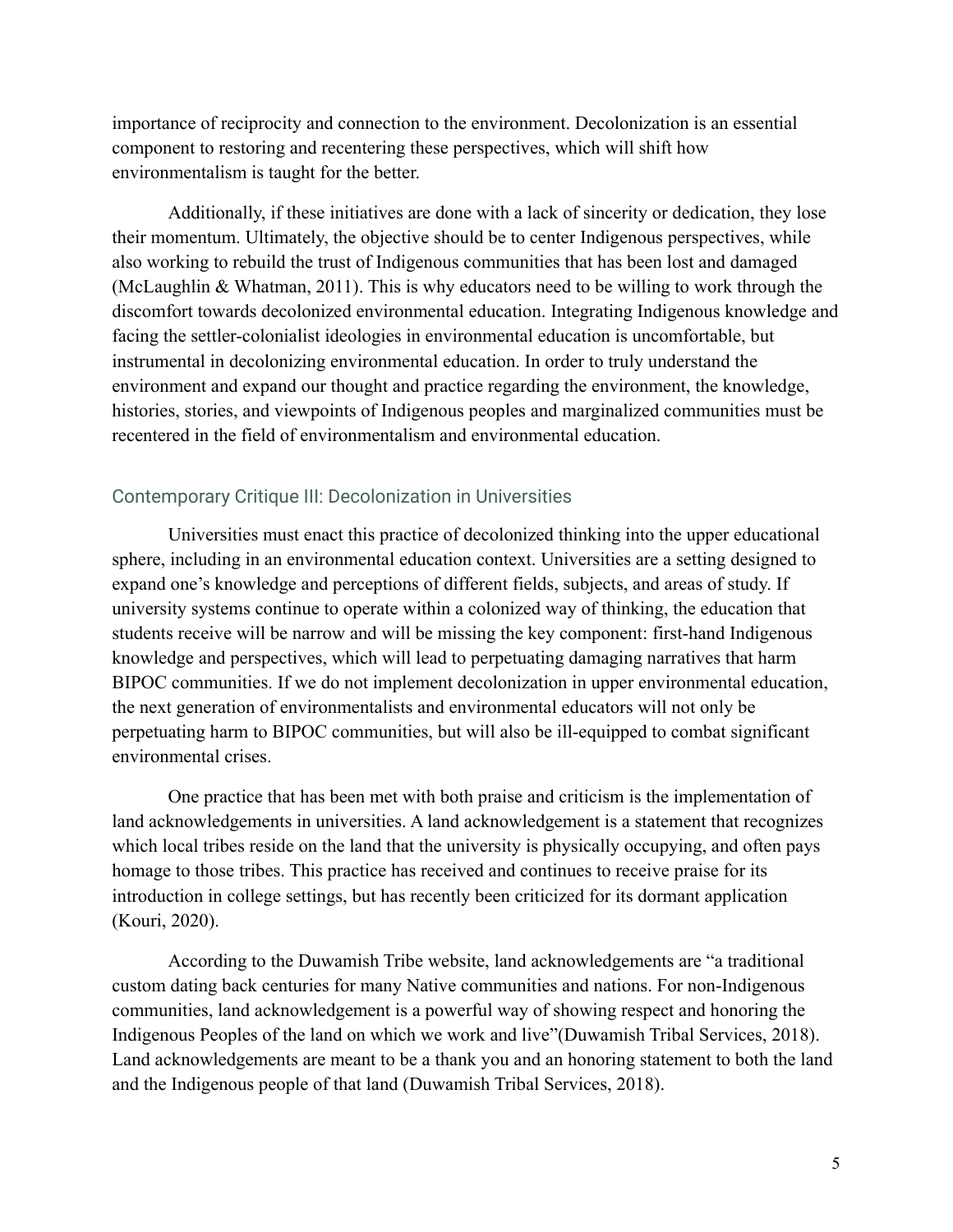Summer Wilkie, an Indigenous student at the University of Arkansas, expressed their opinion on land acknowledgement implementation at universities through an opinion piece on *Cherokee Phoenix*: "As a Native American person, it's sad that simple acknowledgement of stolen land and centuries of erasure feels like progress. It is, but these statements can cause some very uncomfortable cognitive dissonance when poorly worded or in certain contexts….While every land acknowledgment at the University of Arkansas at least mentions these nations [Osage, Quapaw, and Caddo], their people continue to live the consequences of upheaval and genocide" (Wilkie, 2021).

In its original form and purpose, a land acknowledgement is a way of resisting the erasure of Indigenous peoples, narratives, and histories, as well as working towards honoring and welcoming the truth. However, as more universities continue to do land acknowledgements, it is important to remember that we must go beyond simply stating that we recognize the fact that a school resides on Indigenous land. We must state land acknowledgements with sincerity and with a passion for change behind it. It is imperative that universities take more action-based steps to work towards integrating Indigenous knowledge into curricula (Kouri, 2020). Land acknowledgements are a form of decolonization, but must be recognized as a starting point for decolonized thinking, not an end point.

In addition, the success of initiatives such as, but not limited to, land acknowledgements depends on the preparation of non-Indigenous educators to challenge and investigate their field, as well as the recognition and integration of Indigenous knowledge into their subject or field (McLaughlin & Whatman, 2011). In a system that is currently still dominated by a majority of non-Indigenous educators and leaders, decolonization is a practice that would expand these historically exclusionary subjects and fields to the Indigenous and other marginalized perspectives that have been ignored. In turn, this would highly benefit universities and be an integral, driving change of the system as a whole.

Land acknowledgements are a mode of decolonization, but incorporating BIPOC teachings into university curriculum is a way to decolonize upper environmental education by embedding Indigenous knowledge into course lessons. However, it is important to recognize that simply using knowledge from these communities and not reciprocating will yield eventual harm to these groups (Hogan et al., 2019). The ways in which Indigenous knowledge and perspectives are perceived, and what "embedding" Indigenous knowledge in university curricula truly means to various educational stakeholders must be examined more thoroughly than it currently is in order to further the practice of decolonization (McLaughlin & Whatman, 2011). Therefore, Indigenous peoples and other marginalized voices must be at the forefront of these decision-making processes. It is imperative that Indigenous peoples are the primary agents of decision making and contribution. Otherwise, the cycle of taking and benefiting from Indigenous knowledge without reciprocating or returning to their communities will continue, ultimately making the university's decolonization efforts unavailing.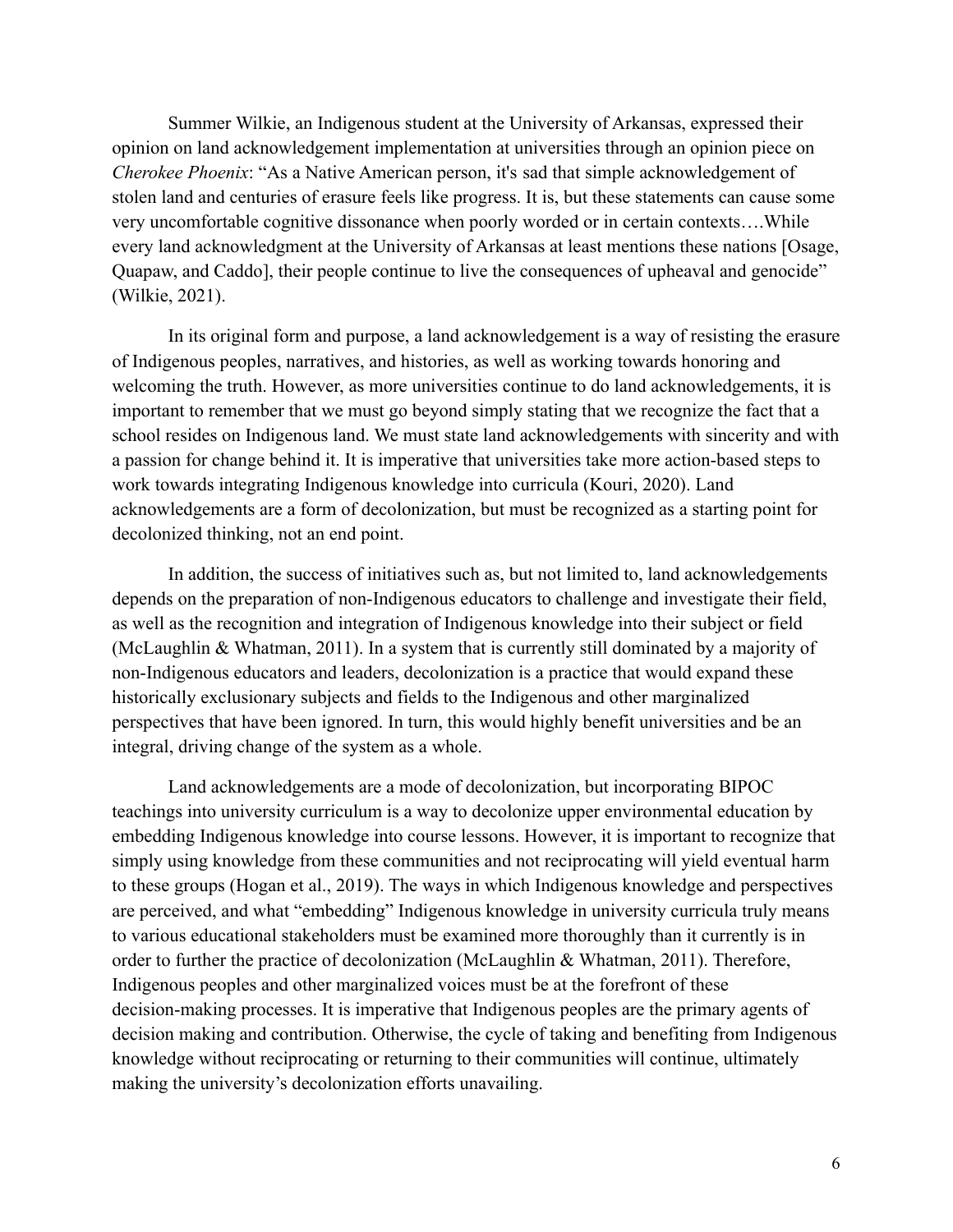Inviting Indigenous people to share their knowledge and perspectives first hand is another way to practice decolonization in universities. When reading articles in class or watching videos from Indigenous points of view, this puts Indigenous students in a position where they are looked to as an "expert" on the topic, and takes away from their studenthood (Hogan et al., 2019). Having Indigenous speakers attend university classes or events as lecturers, guests, and leaders places emphasis on their voices without isolating Indigenous university students. However, if this method is practiced, it is important to compensate the speaker appropriately. Otherwise, this may result in similar consequences: taking and using knowledge from these groups without giving back. Still, without a proper relationship to local Indigenous tribes, this method will only be temporary, and will not have the same effect as it would if it were implemented long-term. Developing strong relationships with Indigenous groups and elders will not only allow for decolonization to become ingrained into university practices, but will also restore Indigenous voices to an atmosphere that they have been excluded from for so long.

While decolonization is not a practice that is exclusive to universities, it is critical that university students studying environmental education receive a decolonized curriculum and academic atmosphere. For generations, students have been consistently taught American history and environmental history from a westward lens. A wide breadth of knowledge that is obtained and absorbed is lacking BIPOC perspectives, or even presence. Because of this, there are vast gaps in our understanding of environmental thought and practice. Thus, there is unlearning and learning to be done in order to have a truly holistic understanding of the environment and its history.

#### **Conclusion**

Environmentalism continues to be taught through a White, western lens, lacking intersectionality and excluding minority groups from the field. Environmental education is a field that has deeply rooted settler-colonialist ideals and continues to omit the histories of marginalized groups. Decolonization as a theory and practice continues to evolve, and has been applied to numerous fields. As we continue to work towards decolonizing environmental education, it is crucial that we continue to work with Indigenous and other marginalized groups to decolonize our ways of thinking and learning about the environment. As of now, environmental education is a space dominated by White voices. An exclusive field and practice will not yield sustainable solutions, nor will it lead to a sustainable future.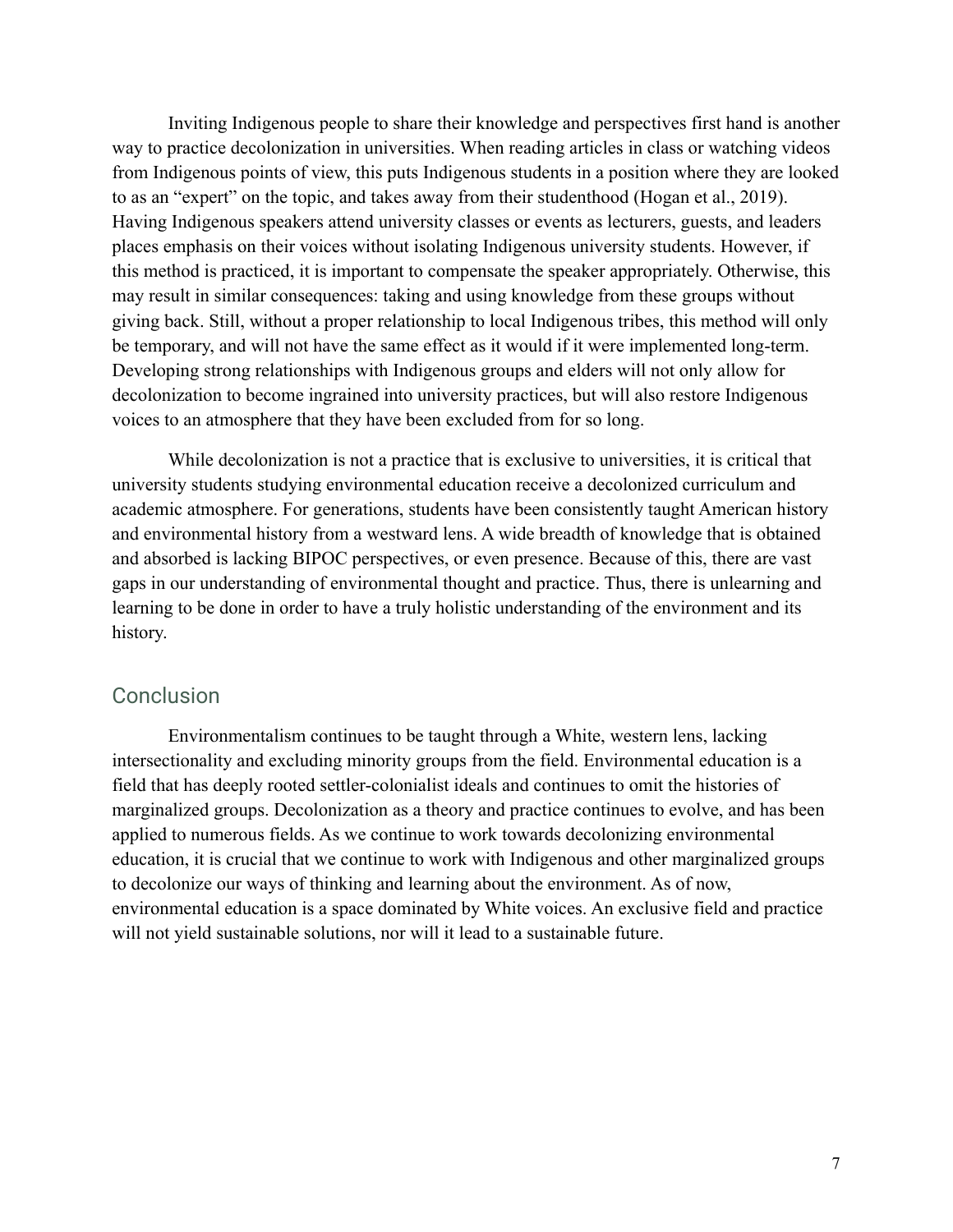### Literature Cited

- Atalay, S. (2008). Pedagogy of decolonization: Advancing archaeological practice through education. In S. Silliman (Ed.), *Collaborating at the trowel's edge: Teaching and learning in Indigenous archaeology* (123-144). University of Arizona Press.
- Duwamish Tribal Services. (2018). How to make a land acknowledgement. <https://www.duwamishtribe.org/land-acknowledgement>
- Grossman, K. (2019). Tigerswan at Standing Rock: Ethics of private military use against an environmental-justice movement. *Case Studies of the Environment, 3*(1), 1-7. <https://doi.org/10.1525/cse.2019.002139>
- Hogan, S-S., McCracken, K., & Eidinger, A. (2019, January 14). *How and when to invite Indigenous speakers to the classroom*. Active history. [http://activehistory.ca/2019/01/how-and-when-to-invite-indigenous-speakers-to-the-classr](http://activehistory.ca/2019/01/how-and-when-to-invite-indigenous-speakers-to-the-classroom/) [oom/](http://activehistory.ca/2019/01/how-and-when-to-invite-indigenous-speakers-to-the-classroom/)
- Kouri, S. (2020). Settler education: Acknowledgement, self-location, and settler ethics in teaching and learning. *International Journal of Child, Youth and Family Studies*, *11*(3), 56-79. <https://doi.org/10.18357/ijcyfs113202019700>
- McLaughlin, J., & Whatman, S. (2011). The potential of critical race theory in decolonizing university curricula. *Asia Pacific Journal of Education*, *31*(4), 365-377. <https://doi.org/10.1080/02188791.2011.621243>
- Sommer, L. (2020, August 24). *To manage wildfire, California looks to what tribes have known all along.* NPR. [https://www.npr.org/2020/08/24/899422710/to-manage-wildfire-california-looks-to-what](https://www.npr.org/2020/08/24/899422710/to-manage-wildfire-california-looks-to-what-tribes-have-known-all-along)[tribes-have-known-all-along](https://www.npr.org/2020/08/24/899422710/to-manage-wildfire-california-looks-to-what-tribes-have-known-all-along)
- Thompson, G. (2017). Environmentalism and legal rights human framework: The continued frontier of Indigenous resistance. *The Indigenous Peoples' Journal of Law, Culture, and Resistance*, *4*(1). https://doi.org/10.5070/P641034519
- Wellock, T. R. (2007). *Preserving the nation: The conservation and environmental movements, 1870-2000.* Wiley-Blackwell.
- Wilkie, S. (2021, February 6). Opinion: Land acknowledgments fall short in honoring Indigenous people. *Cherokee Phoenix.*